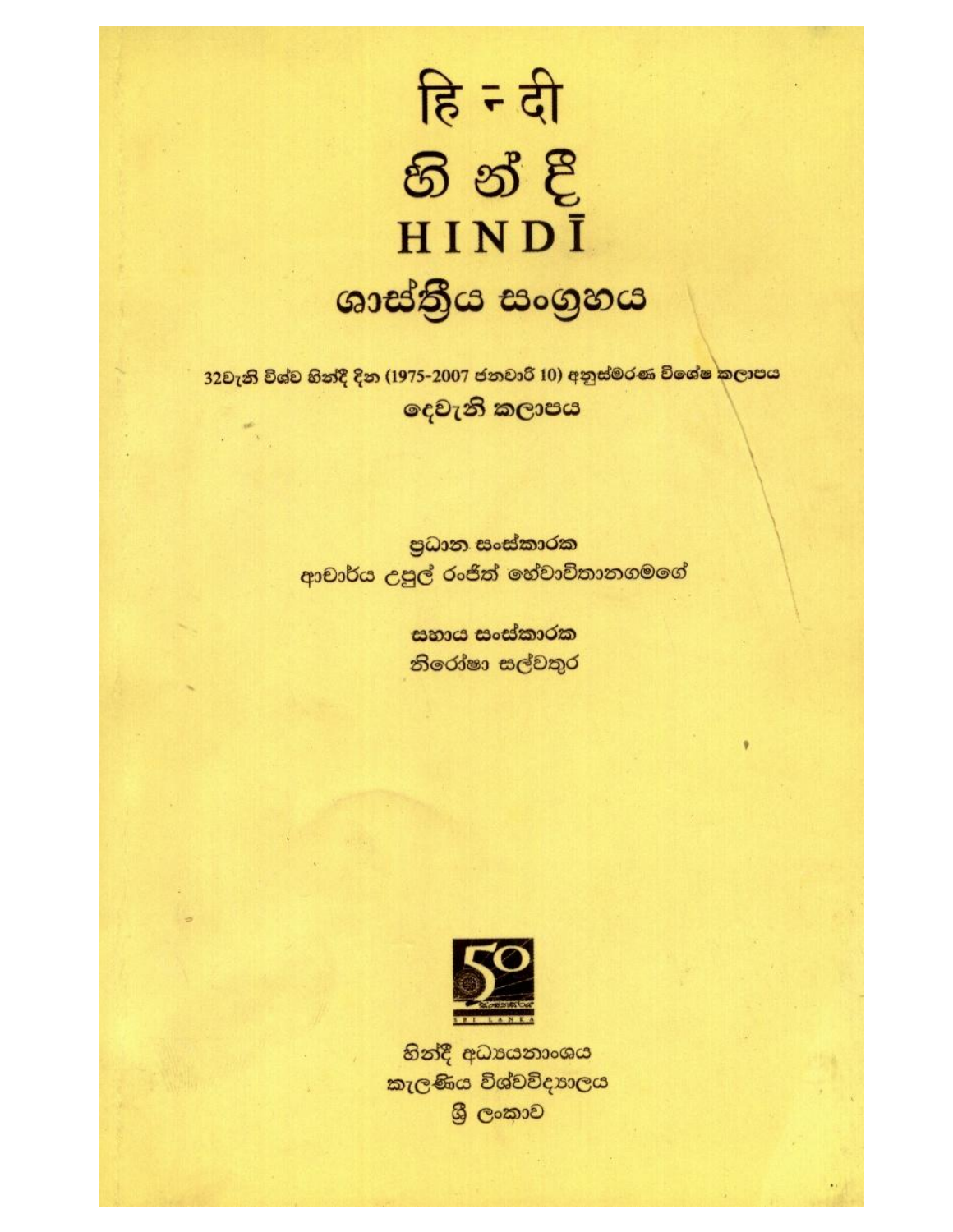## हिन्दी

# H I N D I JOURNAL

Commemoration Volume to mark the 32<sup>nd</sup> World Hindi Day (1975-2007 10<sup>th</sup> January)

Volume 2

Chief Editor

Dr.Upul Ranjith Hewawithanagamage

Assistant Editor

Nirosha Salwathura

2007

Department of Hindi Studies University of Kelaniya Sri Lanka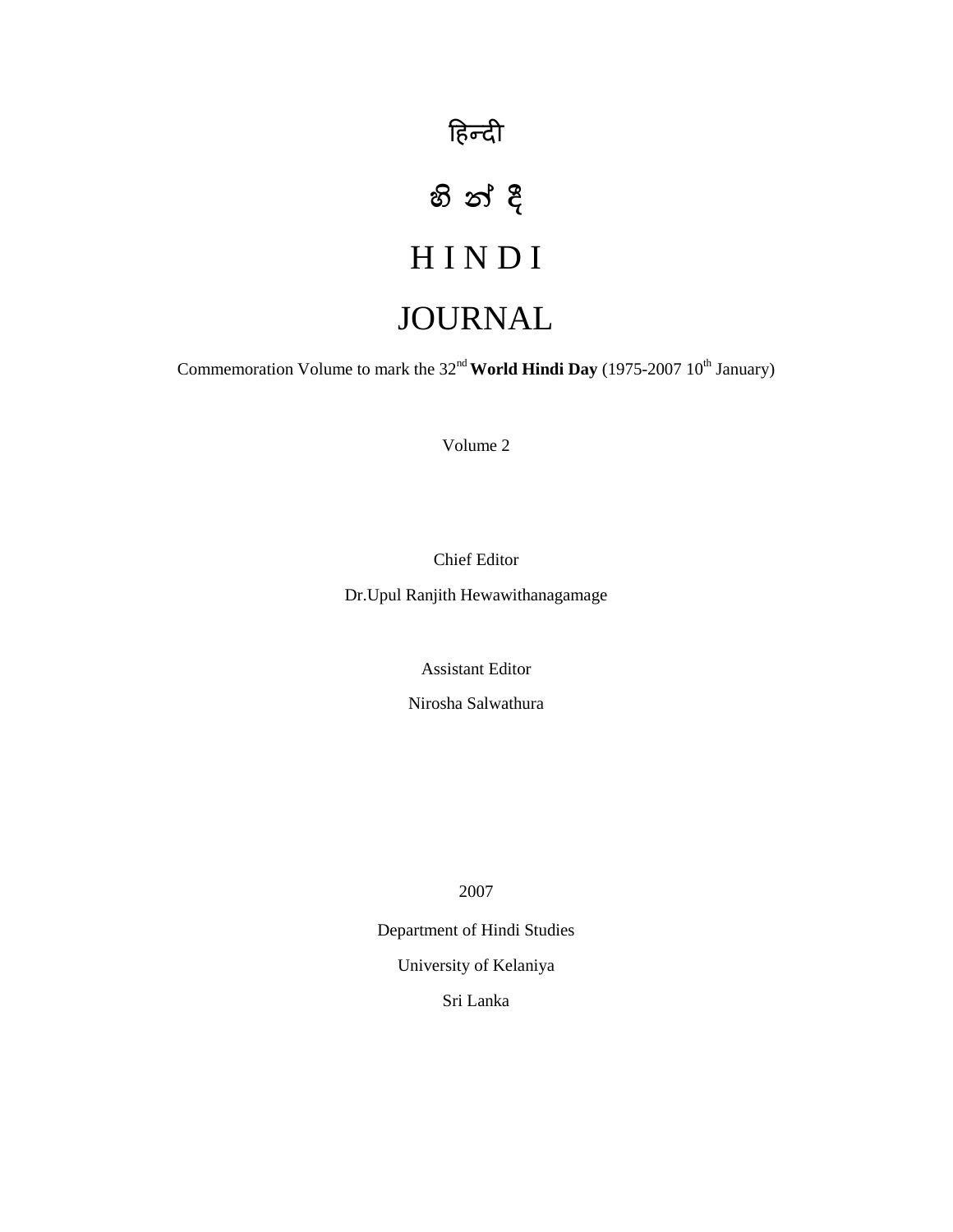**හින්දී ශාස්**තීය සංගුහය 2007 **ය © ය ය** පුධාන සංස්කාරක: ආචාර්ය උපුල් රංජිත් හේවාවිතානගමගේ සහාය සංස්කාරක: නිරෝෂා සල්වතුර **ISSN 1800-2749** පුකාශනය: හින්දී අධායනාංශය, කැලණිය විශ්වවිදාාලය, කැලණිය, ශුි ලංකාව.

 $\frac{1}{2}$  දිගෙයි: මානවශාස්තු පීඨය, කැලණිය විශ්වවිදාහලය, කැලණිය.

අක්ෂර සංශෝජනය: තිස්ස චන්දසිරි

පිට කවරය හා පිටු සැලසුම: ආචාර්ය උපුල් රංජිත් හේවාවිතානගමගේ

32 වැනි විශ්ව හින්දී දින (1975- 2007 ජනවාරි 10) අනුස්මරණ විශේෂ කලාපය

 $\epsilon$ දවන මූදරණය: 2009 (කැලණිය විශ්වව්දාාල 50 වන සංවත්සරය )

H I N D I Journal

January 2007 Volume two

© Reserved by individual authors

Chief Editor:Dr.Upul Ranjith Hewawithanagamage

Assistant Editor:Nirosha Salwathura

ISSN 1800-2749

Published: Dept. of Hindi Studies, University of Kelaniya,Kelaniya,Sri Lanka

Printed: Faculty of Humanities , University of Kelaniya,Kelaniya,Sri Lanka

Typeset: Thissa Chandrasiri

Cover page and Layout: Dr.Upul Ranjith Hewawithanagamage

Commemoration Volume to mark the  $32<sup>nd</sup>$  World Hindi Day (1975-2007 10<sup>th</sup> January)

Second Impression:  $2009 (50<sup>th</sup> Anniversary of the University of Kelaniya)$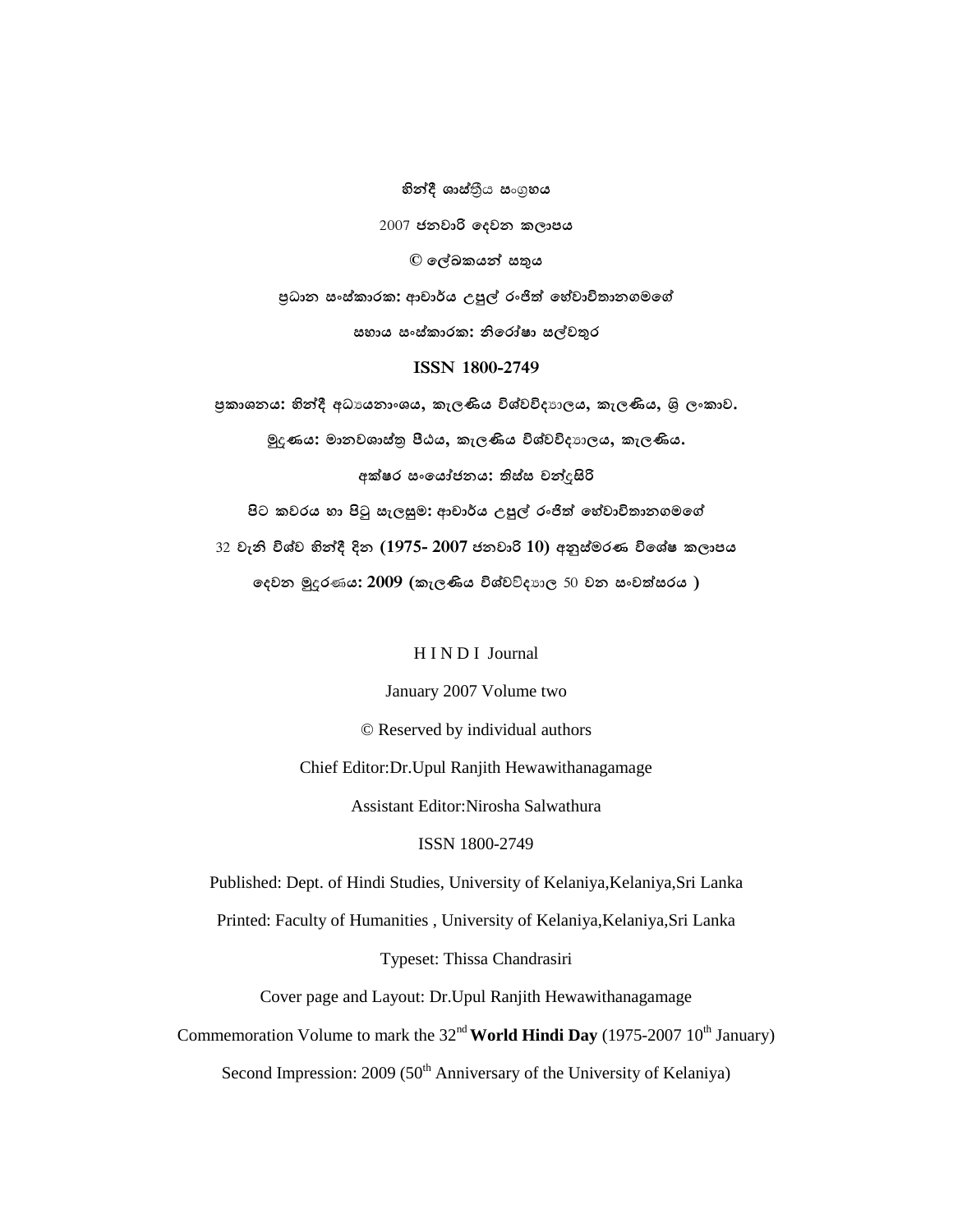කැලණිය විශ්වව්ද**ාලයේ හින්දී අධායනාංශයේ අභිවෘද්ධිය වෙනු**වෙන්

අතිශය කැපවීමෙන් කටයුතු කල

 **අ** % **,**

ලජ්ෂ්ඨ ක**ථිකාචාර්**ය

අාචාර්ය ඉන්දුා දසනායක ආදරණීය ගුරුමෑණියන්ට

 **හ**

හින්දී අධායනාංශයේ සේවය කල ලජ්ෂ්ඨ කථිකාචාර්ය දිවංගත රවිලාල් විමලධර්ම ආදරණීය ගුරු පියාණන්ට  **ණය .**

This Volume is dedicated to

#### **Dr.Indra Dasanayake**

Former Head,

Senior Lecturer

for her unstinted dedication to developing

the Dept. of Hindi Studies

of the University of Kelaniya

and to

retired Senior Lecturer

from the Dept. of Hindi Studies

#### late **Mr.Ravilal Wimaladharma**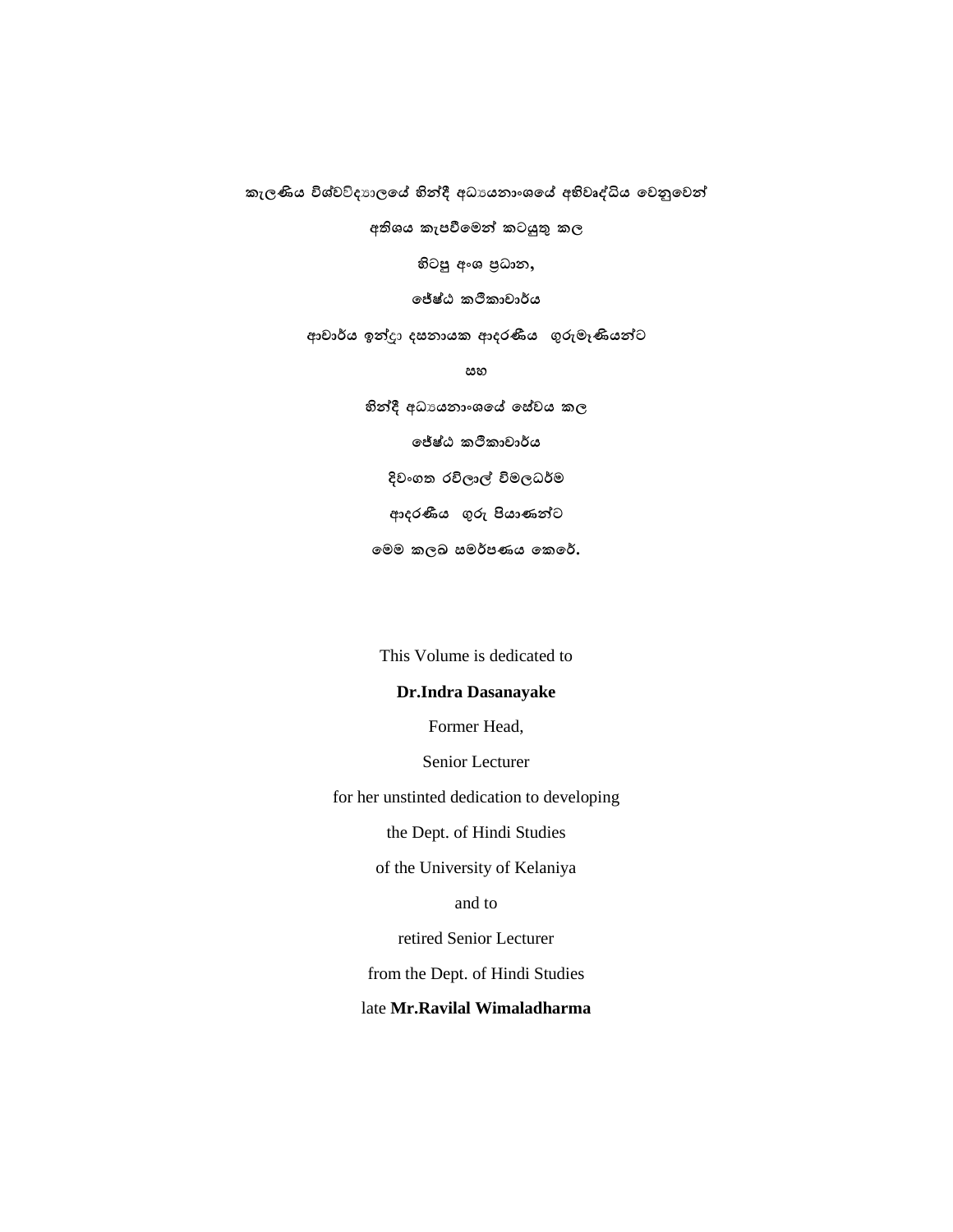### පටුන

|              | Chief Editor's Note                                                 | 06        |
|--------------|---------------------------------------------------------------------|-----------|
|              | පුධාන සංස්කාරකගේ සටහන                                               | 07        |
|              | භාවිත ශබ්ද සංඉක්ත                                                   | 10        |
| $\mathbf{1}$ | හින්දී සාහිතාගේ නව කවි පරපුර                                        | $11 - 24$ |
|              | මහාචාර්ය මැතේජර් පාණ්ඩේය                                            |           |
|              | පරිවර්තනයථ ආචාර්ය උපුල් රංජිත් හේවාවිතානගමගේ                        |           |
| $\mathbf{2}$ | පූජ්ය මහාචාර්ය හදන්ත් ආනන්ද් කෝසලායාන් හිමිපාණෝ: මතක සටහන්          | $25 - 33$ |
|              | මහාචාර්ය චන්දුසිරි පල්ලියගුරු                                       |           |
|              | 3 पूज्य प्रोफेसर आनंद कोसल्यायन थेरो: एक संस्मरण                    | 35-40     |
|              | प्रोफेसर चंद्रसिरि पल्लियगुरु                                       |           |
| 4            | උත්තර භාරතයේ  නව අවුරුදු උත්සව<br>ආචාර්ය උපුල් රංජිත් හේවාවිතානගමගේ | $41 - 62$ |
| 5            | හාරතීය කලා සම්පුදායේ ඇරඹුම පිලිබඳ සටහනක්                            | 63-70     |
|              | සීවලී බණ්ඩාර මනතුංග                                                 |           |
| 6            | ඉන්දු නිම්න ශිෂ්ඨාචාරය, නගර නිර්මාණය සහ වාස්තු ශිල්පය               | $71 - 82$ |
|              | අමානි විකුමාආරච්චි                                                  |           |
| 7            | හින්දී නටායෙහි විකාශනය                                              | 83-97     |
|              | නීතා සුභාෂිණි සෙනෙවිරත්න                                            |           |
| 8            | භාෂා මිශුණය සමාජ වාග් විදාාත්මක විමසුමක්                            | 98-136    |
|              | මහාචාර්ය සුරේන්දු කේ. ගම්භීර්                                       |           |
|              | පරිවර්තනය: මහාචාර්ය වි.මූ.විජේරත්න                                  |           |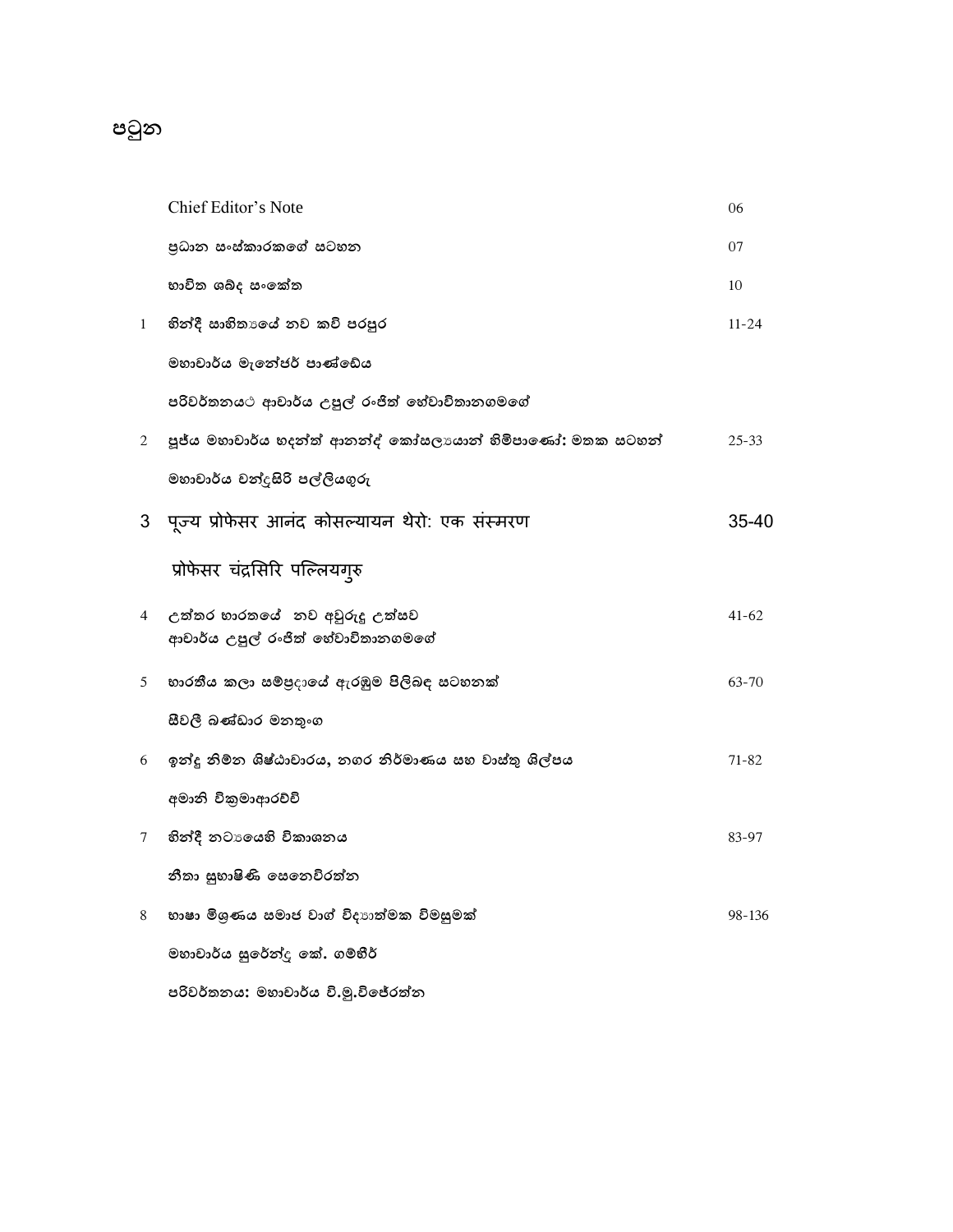#### **Chief Editor's Note**

I very happy that I was able to publish **H I N D I Journal Volume I** with the support of the academic staff and students as the Lecturer-in –Charge of the Department oh Hindi Studies in 1998.It is noted here that Professor Chandrasiri palliyaguru ,who was then the Dean, Faculty of Humanities and the Acting Head, Department of Hindi Studies, extended his unstinted support and guidance to achieve this valuable task.This Journal became a remarkable milestone of the literary and academic work regarding Hindi Literature in Sri Lanka.

While I was planning to publish Volume II, I had to go overseas to undertake my Ph.D. at the Jawaharlal Nehru University in New Delhi. After that the process of the publication of this Journal was stalled. Nevertheless, I am very happy that I could fulfill this task in January 2007.At this Point I would like to apologies to the writers of the articles for having to wait since 1999 to see their articles published.

Dr.Upul Ranjith Hewawithanagamage

Chief Editor